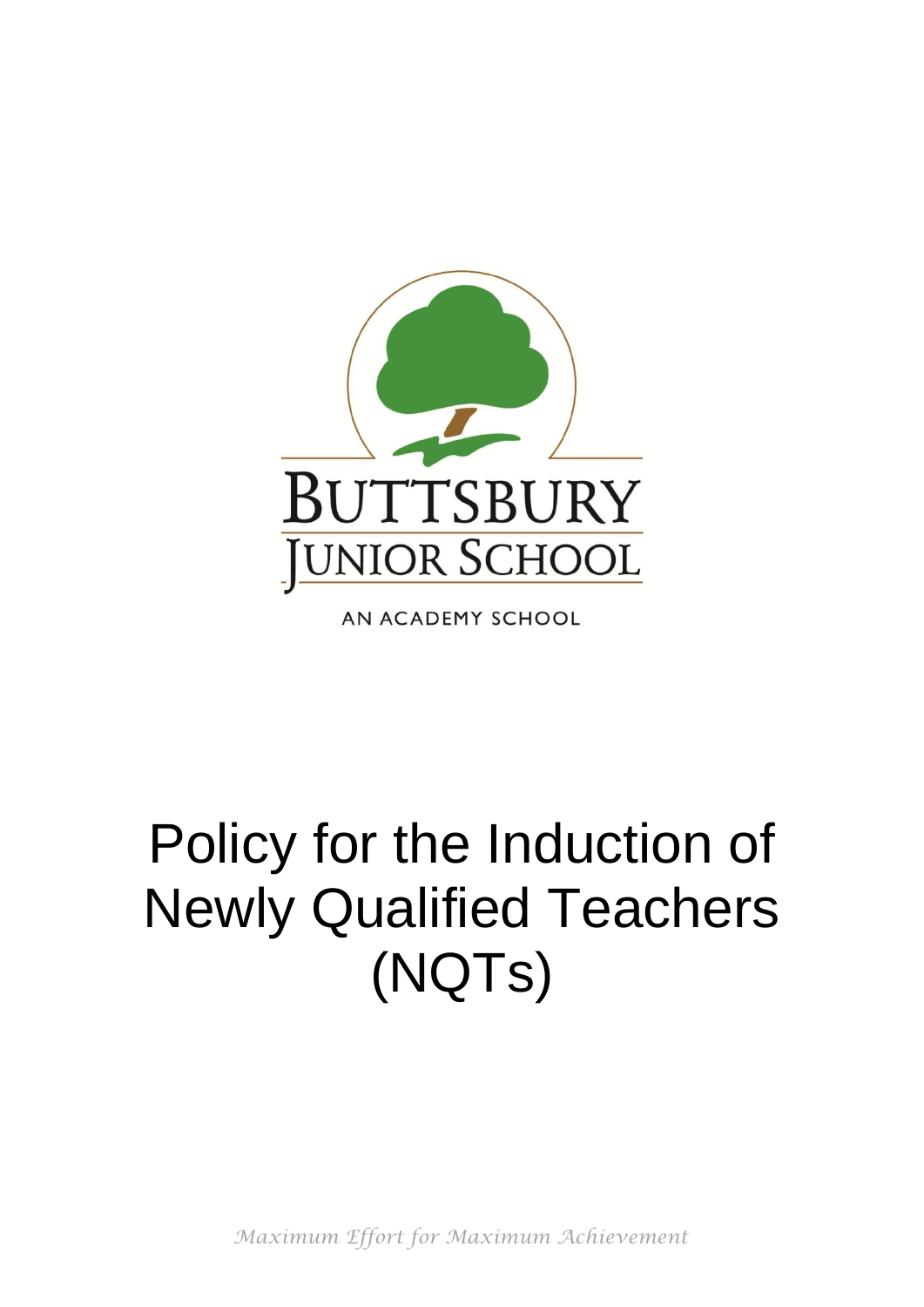

# **Rationale**

The first year of teaching is not only very demanding but also of critical significance in the professional development of the new teacher. It is vital new teachers get a good start to their teaching careers through appropriate transitional support. Our school's induction process is aimed at ensuring a smooth transition from training into the teaching profession through appropriate guidance, support and challenge. Our NQT Induction programme will enable NQTs to establish a secure foundation upon which a successful teaching career can be built.

# **Purposes**

Our school's induction process has been designed to meet statutory requirements and make a significant contribution to both the professional and personal development of NQTs, providing support which should enable them to develop competence in the Teachers' Standards and make a valuable contribution to our school. Specifically, we aim to:

- provide support to meet the generic needs of all NQTs and specific needs of individual NQTs
- provide individualised support through high quality mentoring
- provide NQTs with examples of good classroom practice
- help NQTs form productive relationships with all members of the school community and stakeholders
- encourage reflection on their own and observed practice
- provide opportunities to recognise and celebrate success
- act quickly to help NQTs address any areas of concern
- provide a foundation for longer-term professional development
- ensure a smooth transition to prepare to help NQTs meet all the core standards,

The whole staff will be kept informed of the school Induction Policy and encouraged to participate, wherever possible, in its implementation and development. This policy reflects a structured whole school approach to teacher induction and recognises that the quality and commitment of the people who supervise the induction is a crucial factor in its continued success.

#### **Roles and Responsibilities**

#### *The Governing Body*

The governing body will be fully aware of the law which sets out the school's responsibility to provide the necessary monitoring, support and assessment for NQTs. Careful consideration is given, prior to any decision to appoint an NQT, whether the school currently has the capacity to fulfil all its obligations. The governing body will be kept aware and up to date about induction arrangements and the progress of NQTs through the headteacher's report and/or direct contact with the NQT coordinator in school.

#### *The Headteacher*

The head teacher at Buttsbury Junior School plays a significant and leading role in the process of inducting new colleagues to the profession. While responsibility for the implementation of the Induction Programme has been delegated to a coordinator, the head teacher will also observe each NQT through 'drop-ins' at least once each term. Statutory responsibilities are:

- ensuring an appropriate induction programme and support are in place
- recommending to the appropriate body (Billericay TSA) whether an NQT has met the requirements for satisfactory completion of the Induction period.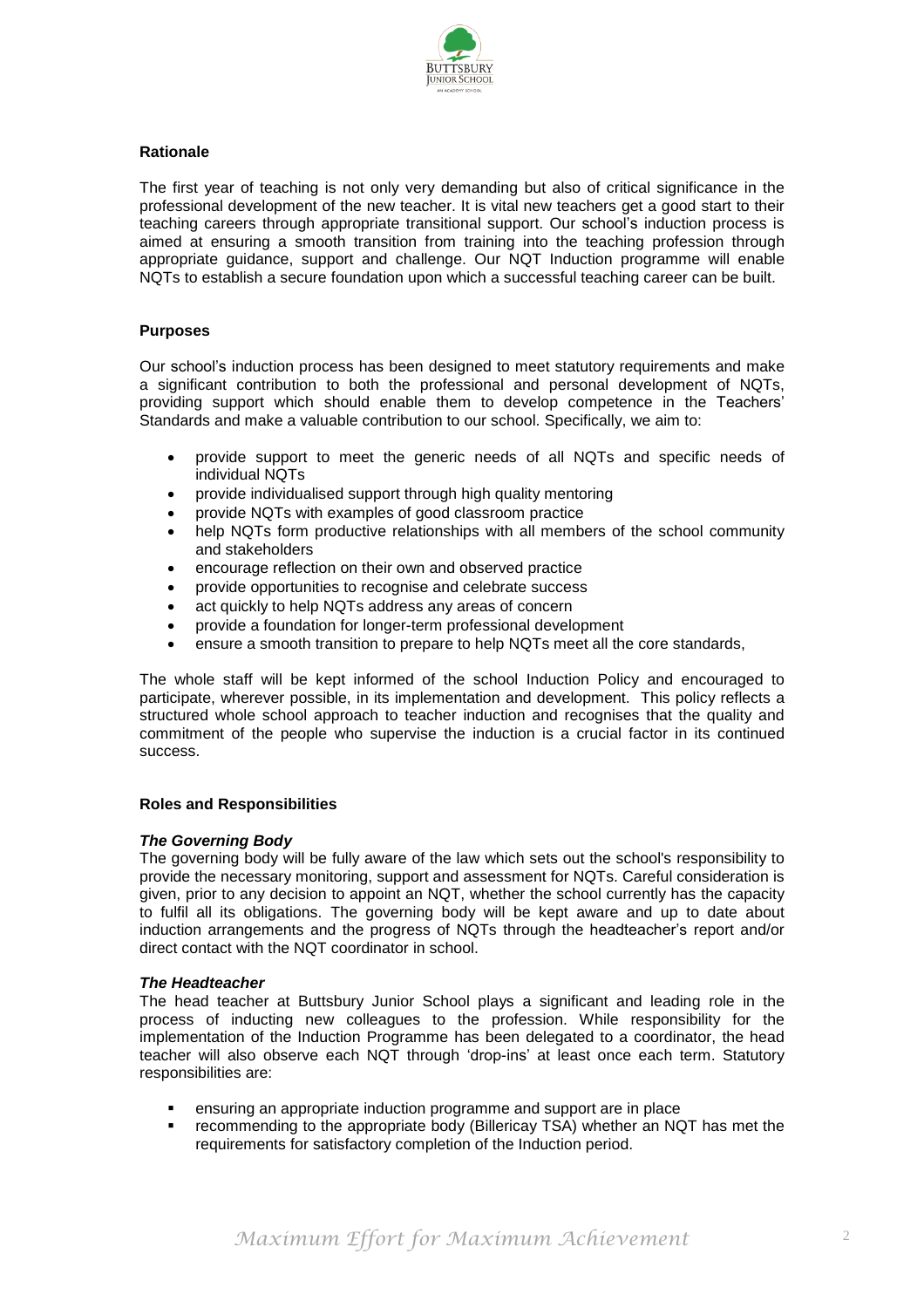

In reality, many of the tasks associated with the above will be carried out by a coordinator but the headteacher will make the final recommendation to Billericay TSA. In addition to the statutory requirements the head teacher will:

- observe and give written warnings to any NQT at risk of failing to meet the Standards
- keep the governing body aware and up to date about induction arrangements and NQT progress

# *Induction Coordinator (Induction Tutor)*

The principal requirement for the NQT coordinator is to be responsible for the overall management of initiating NQTs into the teaching profession and into Buttsbury's systems and structures. It entails not only a coordination role but also keeping records of activities and monitoring the quality of provision. It embraces various tasks, such as organising a central induction programme, providing support and guidance and the rigorous, fair and consistent assessment of NQT performance.

#### *Mentor*

In addition to the coordinator, who has the responsibility for the formal assessment of NQTs, a mentor is appointed to provide support on an informal daily basis and through a formal weekly timetabled slot. The mentor will contribute to the judgements about the progress against the Teachers' Standards.

#### **Entitlement**

Our induction programme ensures that new teachers are provided with the support and monitoring to help them fulfil their professional duties and meet the requirements for satisfactory completion of Induction. It builds on their knowledge, skills and achievements in relation to the Teachers' Standards as achieved during training.

The key aspects of the Induction programme for NQTs at Buttsbury Junior School are as follows.

- Access to an Induction programme that will commence upon appointment and be reviewed after one year in post.
- Structured visits to the school prior to taking up appointment with time to discuss developments needed and how they will be assisted in making these.
- Help and guidance from an Induction tutor who is adequately prepared for the role and will coordinate the induction programme.
- Regular meetings with a mentor and, as needed, meetings with subject coordinators, Inclusion Manager etc.
- A programme of observations of experienced colleagues teaching.
- A reduction of 10% of the average teacher's workload (in addition to PPA time). This time is used for participating in the schools Induction programme and/or meetings with mentor.
- Regular observation of NQT's teaching by experienced colleagues (at least once every half term), the first being within the first 4 weeks.
- Prompt written as well as oral feedback on teaching observed with targets and advice as necessary.
- Confronting of any areas of practice or behaviour that may prevent the NQT meeting the Teachers' Standards in a timely, honest and professional manner
- Opportunities for further professional development based on agreed targets and identified needs.
- Detailed success criteria for any areas identified as making an NQT at risk of not meeting the Standards, in line with the Billericay TSA Induction handbook.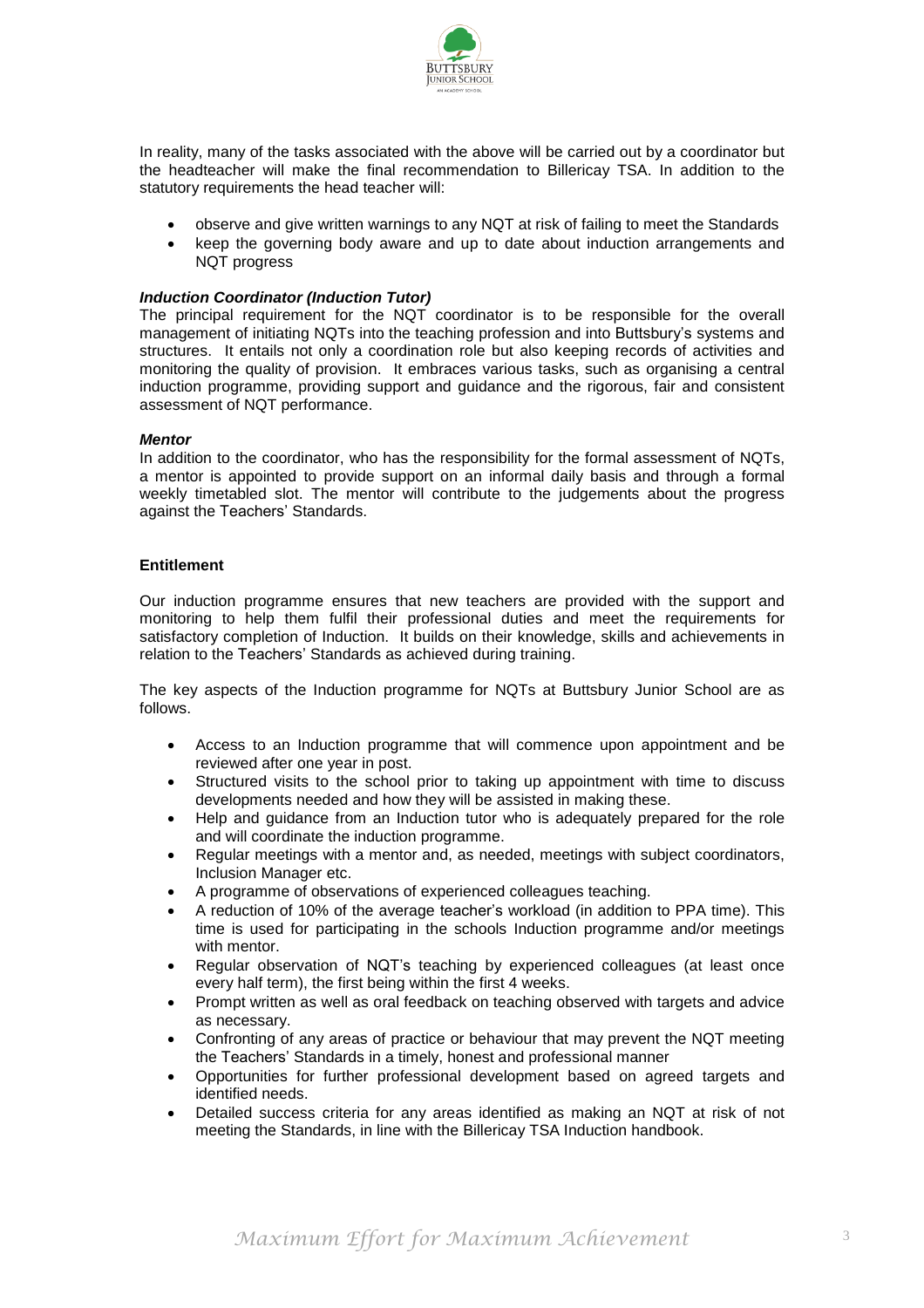

# **Assessment & Quality Assurance**

The assessment of NQTs will be rigorous and objective.

- The criteria used for formal assessments will be shared and agreed in advance.
- Both formative assessment (e.g. lesson observation and target setting) and summative assessment (termly Induction reports) will be used.
- Assessment will draw on views from all teachers who have a part in the NQT's development in order to gain a reliable overall view.
- Assessment will draw on evidence from planning, work produced by pupils, progress data and relationships with staff, students and parents as well as formal observations of teaching.
- The coordinator will ensure that assessment procedures are consistently applied in line with the Billericay TSA Induction handbook.
- Copies of any records will be passed to the NQT concerned.
- Termly Assessment reports will give details of:
	- o areas of strength
	- o areas requiring development
	- o evidence used to inform judgement
	- o targets for coming term
	- o support to be provided by the school

# **At risk procedures**

If any NQT encounters difficulties with meeting the Teachers' Standards, the following procedures will be put into place:

- The named contact, Tony Ward, [tward@billericayschool.com](mailto:tward@billericayschool.com) 07912 178484, Billericay TSA AB is informed immediately, and procedures are followed in line with the Billericay TSA Induction handbook.
- An expectation is established that the support provided will enable any weaknesses to be addressed.
- Recorded diagnosis of the exact nature of the problem and advice given on how to redress the problem.
- Agreed, attainable targets for action with specific and practical steps outlined for securing an improvement in practice.
- Experienced colleagues will model aspects of good practice so that the NQT can focus attention on particular areas of teaching through observation.
- Early warning of the risk of failure will be given and the school's concerns communicated to Billericay TSA is informed, Tony Ward, [tward@billericayschool.com,](mailto:tward@billericayschool.com) without delay.

Where an NQT has continuing difficulties further support, advice and direction will be given. Areas of concern will be re-defined and clarified and the necessary improvements required clearly set out.

#### **Addressing NQT Concerns**

If an NQT has any concerns about the induction, mentoring and support programme, these should be raised within the school (mentor, coordinator, headteacher) in the first instance. Where the school does not resolve them the NQT should raise concerns with the named contact; Tony Ward, [tward@billericayschool.com](mailto:tward@billericayschool.com) 07912 178484, Billericay TSA.